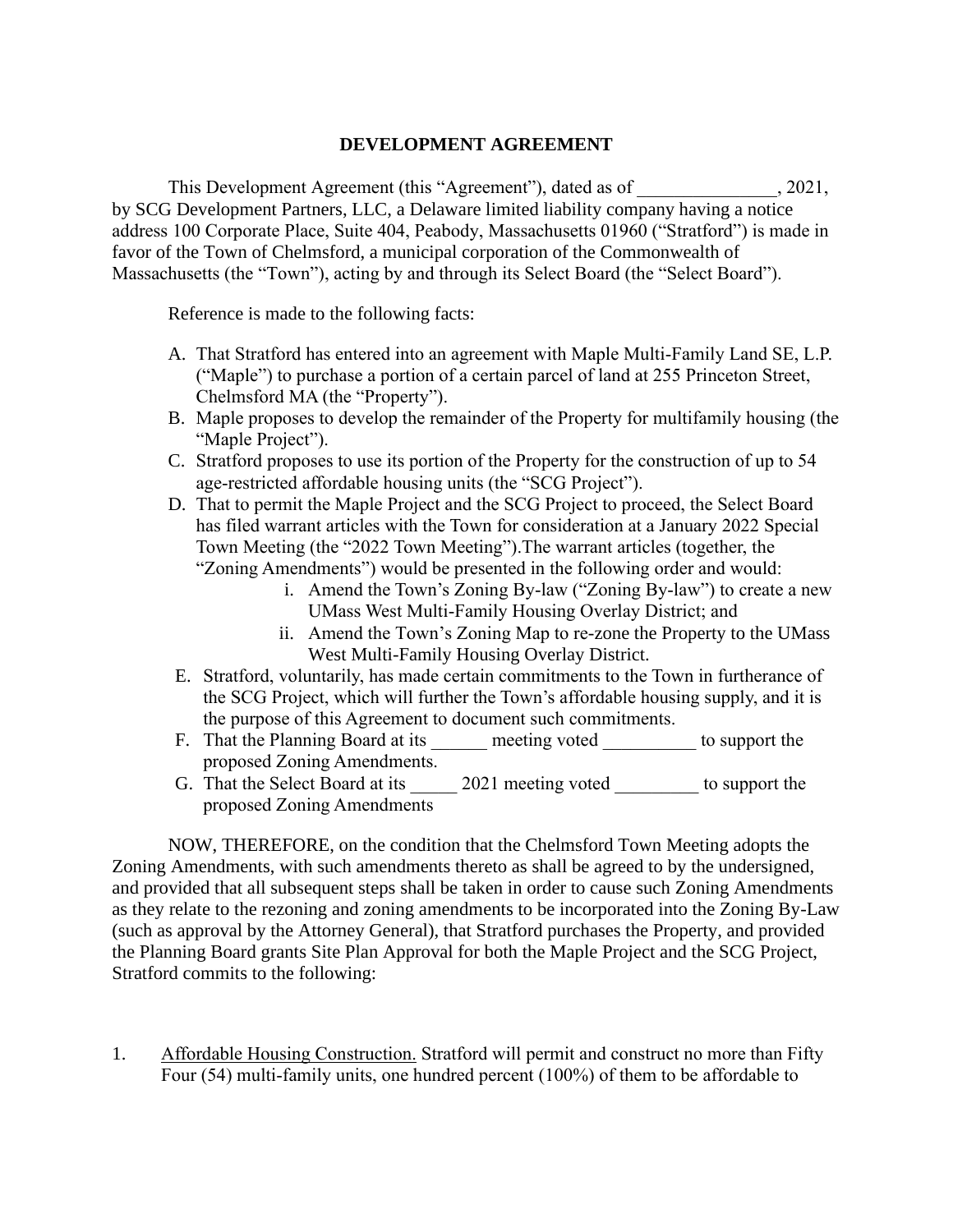income qualified buyer's or renter's households making no more than 80% of the Area Median Income on their portion of the Property.

- 2. Age Restriction. Stratford agrees that the multi-family units constructed on the Stratford portion of the Property shall be age-restricted dwelling units for seniors or those who are 55+ and who are able to live independently.
- 3. Binding Effect. This Agreement shall be binding on the Town and Stratford, and their subsidiaries, affiliates, successors and assigns, such that the obligations of Stratford in this Agreement are intended to run with the Property, regardless of who occupies the SCG Project or owns the Stratford portion of the Property, thereby binding successors in occupancy to Stratford. Nevertheless, the parties agree that the Agreement may not be assigned, sold or transferred to any third party purchaser not affiliated with or is not a subsidiary of Stratford or a single purpose entity created by Stratford. The parties agree that the Agreement shall be filed with the land records of Middlesex County.
- 4. Amendments. This Agreement may only be amended by a writing signed by both parties, following a duly noticed public meeting.
- 5. No Waiver. The failure of the Town to enforce this Agreement shall not be deemed a waiver of the Town's right to do so thereafter. If any provision of this Agreement or its applicability to any person or circumstance shall be held to be invalid, the remainder thereof, or the application to other persons or circumstances, shall not be affected.
- 6. Agreement Benefits Town. This Agreement is for the benefit of the Town and can be enforced by the Town in accordance with applicable law.
- 7. Applicable Law. This Agreement shall be governed by and according to the laws of the Commonwealth of Massachusetts, as amended from time to time. Any action brought by the Town hereunder may be brought in the Superior Court in and for the County of Middlesex, and SCG hereby agrees to the jurisdiction of such court.
- 8. Term of Agreement. This Agreement and the terms and conditions hereof shall be applicable in perpetuity except for those provisions herein which expire by their own terms.

IN WITNESS WHEREOF, this Agreement has been signed as an instrument under seal as of the day and year first above written.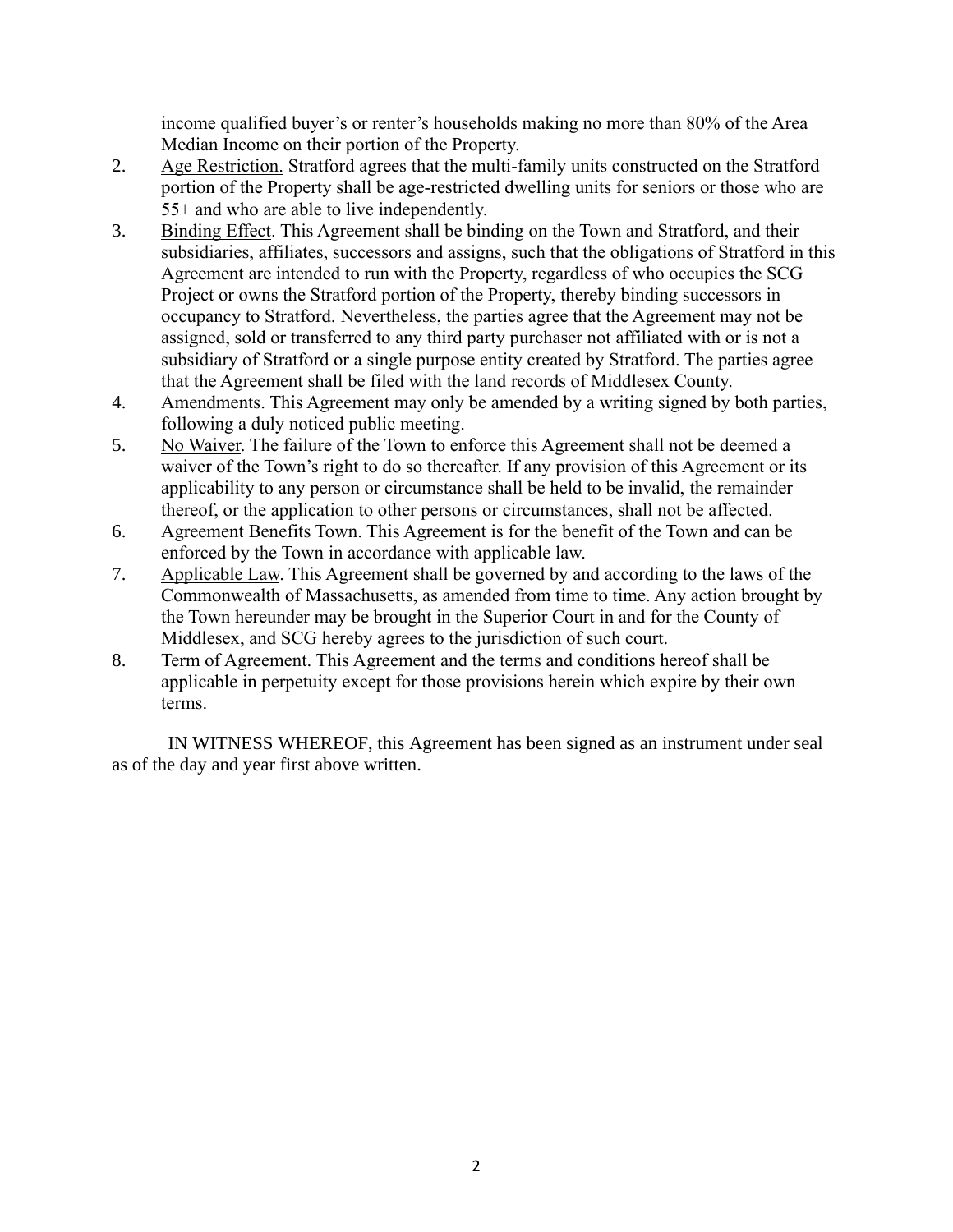SCG Development Partners, LLC By: SCG Development Manager, LLC, its managing member By: SCG Capital Corp. (d/b/a Strat Cap), its sole member

\_\_\_\_\_\_\_\_\_\_\_\_\_\_\_\_\_\_\_\_\_\_\_\_\_\_\_\_\_\_\_\_\_\_\_

By: \_\_\_\_\_\_\_\_\_\_\_\_\_\_\_\_\_\_\_\_\_\_\_\_\_\_ Stephen P. Wilson President-Virginia Office

# COMMONWEALTH OF MASSACHUSETTS

 $\text{ss.}$ , 2021

Then personally appeared the above-named Stephen Wilson and acknowledged the foregoing instrument to be his/her free act and deed and the free act and deed of SCG Capital Corp. before me.

Notary Public

My Commission Expires: \_\_\_\_\_\_\_\_\_\_\_\_\_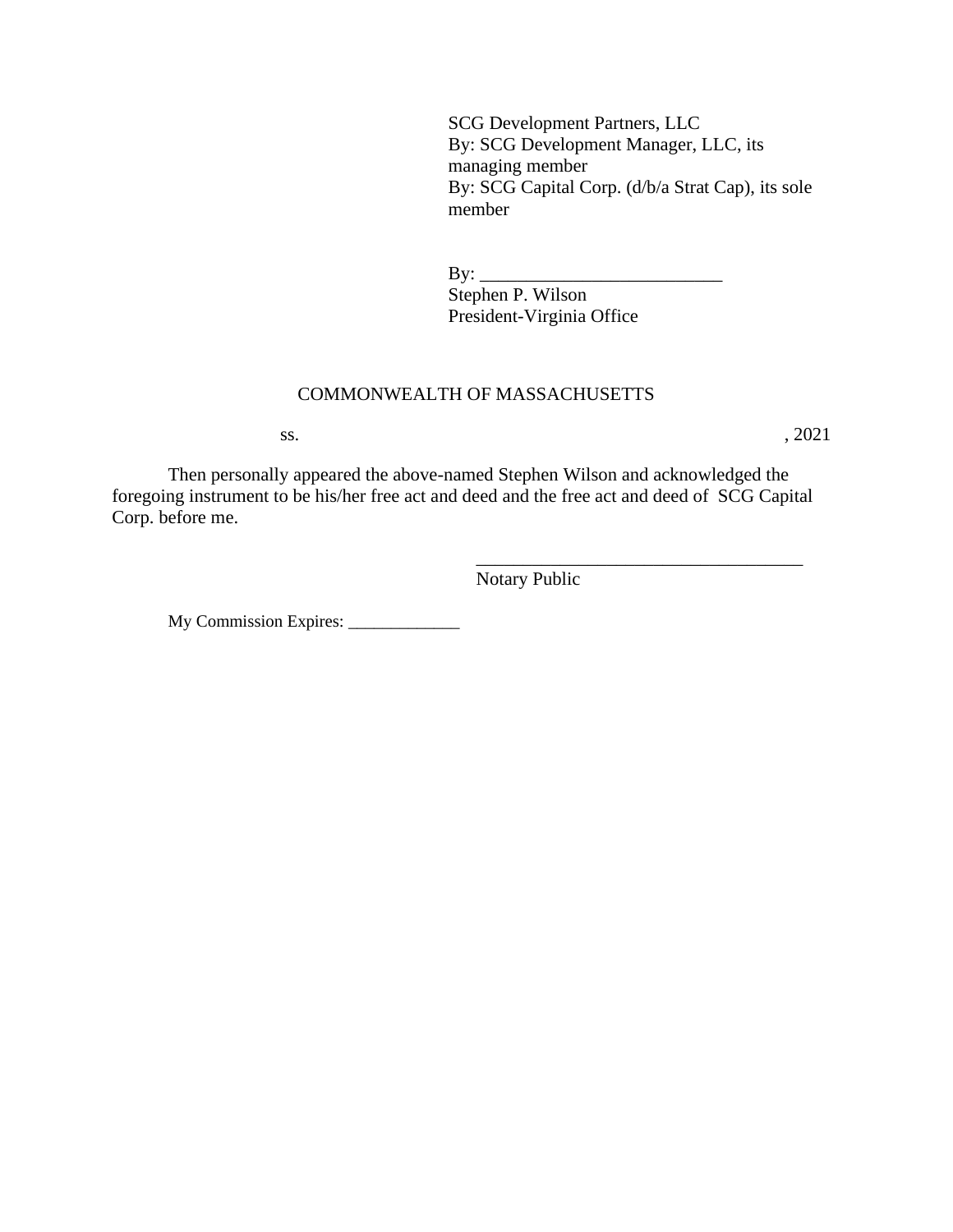### **Select Board of the Town of Chelmsford**

| By: $\overline{\phantom{a}}$ |  |  |
|------------------------------|--|--|
| By: $\overline{\phantom{a}}$ |  |  |
| By: $\overline{\phantom{a}}$ |  |  |
| $\text{By:}\_$               |  |  |
|                              |  |  |

#### COMMONWEALTH OF MASSACHUSETTS

| SS. |  | , 2021 |
|-----|--|--------|
|     |  |        |

Then personally appeared the above-named \_\_\_\_\_\_\_\_\_\_\_\_\_\_\_\_\_\_\_\_\_\_\_\_\_\_\_\_\_\_\_and acknowledged the foregoing instrument to be his/her free act and deed and the free act and deed of the Town of Chelmsford before me.

Notary Public

My Commission Expires: \_\_\_\_\_\_\_\_\_\_\_\_\_

\_\_\_\_\_\_\_\_\_\_\_\_\_\_\_\_\_\_\_\_\_\_\_\_\_\_\_\_\_\_\_\_\_\_\_

#### COMMONWEALTH OF MASSACHUSETTS

 $\text{ss.}$ , 2021

Then personally appeared the above-named \_\_\_\_\_\_\_\_\_\_\_\_\_\_\_\_\_\_\_\_\_\_\_\_\_\_\_\_\_\_\_and acknowledged the foregoing instrument to be his/her free act and deed and the free act and deed of the Town of Chelmsford before me.

Notary Public

My Commission Expires:

\_\_\_\_\_\_\_\_\_\_\_\_\_\_\_\_\_\_\_\_\_\_\_\_\_\_\_\_\_\_\_\_\_\_\_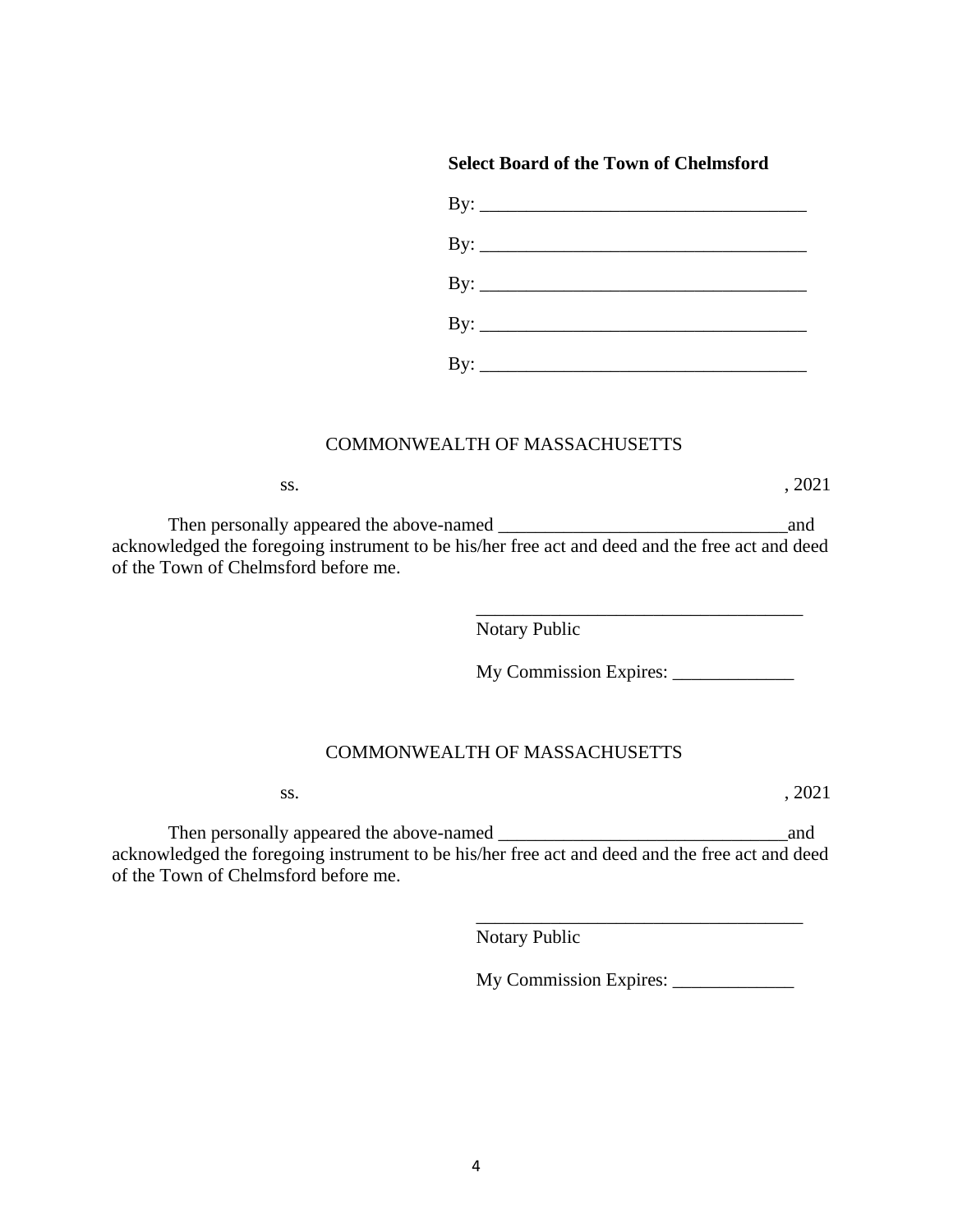## COMMONWEALTH OF MASSACHUSETTS

Then personally appeared the above-named \_\_\_\_\_\_\_\_\_\_\_\_\_\_\_\_\_\_\_\_\_\_\_\_\_\_\_\_\_\_\_and acknowledged the foregoing instrument to be his/her free act and deed and the free act and deed of the Town of Chelmsford before me.

Notary Public

My Commission Expires: \_\_\_\_\_\_\_\_\_\_\_\_\_

\_\_\_\_\_\_\_\_\_\_\_\_\_\_\_\_\_\_\_\_\_\_\_\_\_\_\_\_\_\_\_\_\_\_\_

### COMMONWEALTH OF MASSACHUSETTS

Then personally appeared the above-named \_\_\_\_\_\_\_\_\_\_\_\_\_\_\_\_\_\_\_\_\_\_\_\_\_\_\_\_\_\_\_and acknowledged the foregoing instrument to be his/her free act and deed and the free act and deed of the Town of Chelmsford before me.

Notary Public

My Commission Expires:

\_\_\_\_\_\_\_\_\_\_\_\_\_\_\_\_\_\_\_\_\_\_\_\_\_\_\_\_\_\_\_\_\_\_\_

## COMMONWEALTH OF MASSACHUSETTS

Then personally appeared the above-named \_\_\_\_\_\_\_\_\_\_\_\_\_\_\_\_\_\_\_\_\_\_\_\_\_\_\_\_\_\_\_and acknowledged the foregoing instrument to be his/her free act and deed and the free act and deed of the Town of Chelmsford before me.

Notary Public

My Commission Expires:

\_\_\_\_\_\_\_\_\_\_\_\_\_\_\_\_\_\_\_\_\_\_\_\_\_\_\_\_\_\_\_\_\_\_\_

 $\text{ss.}$ , 2021

 $\text{ss.}$ , 2021

 $\text{ss.}$ , 2021